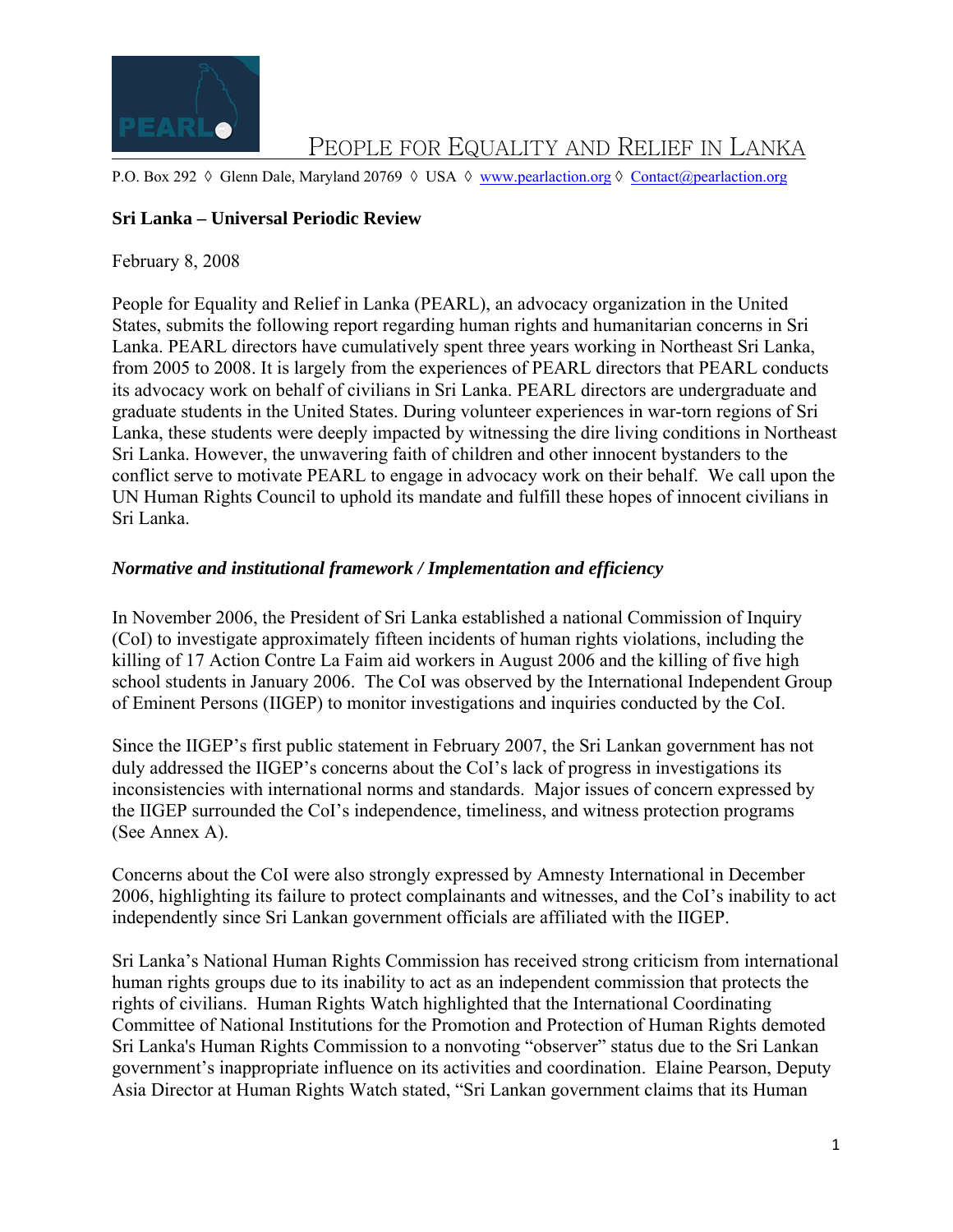Rights Commission is a strong and independent institution ring hollow. Unfortunately, Sri Lanka lacks credible domestic institutions to address human rights violations.

The International Crisis Group mirrored the same concerns and stated in June 2007 that "the national Human Rights Commission is deeply flawed and has lost all credibility after being stocked by political appointees."

Facing institutional constraints, the Jaffna branch of the Sri Lankan Human Rights Commission has resorted to only serving as a refuge for civilians who have been threatened or attacked by the Sri Lanka Army or its paramilitaries operating in the peninsula. The Commission has been unable to further investigate or follow up on complaints made by hundreds of civilians about extrajudicial killings and abductions because it fears repercussions for speaking out in a heavily militarized area. During Hon. Louise Arbour's last visit to Jaffna, hundreds of civilians gathered with photographs of their abducted family members and friends. However, Hon. Arbour was greatly discouraged by Sri Lankan army officials from speaking with these traumatized civilians.

In October 2007, four human rights activists who served on Sri Lanka's Advisory Panel on Human Rights resigned due to their disbelief in the Sri Lankan government's commitment to upholding human rights. One of the former Advisors stated that the administration "is not serious about protecting human rights or eliminating the culture of impunity."

Following the Sri Lankan government's withdrawal from the ceasefire agreement, the Sri Lanka Monitoring Mission (SLMM) was forced to end its role of recording ceasefire violations. Although the mandate of the SLMM only covered ceasefire violations, the presence of the SLMM was at times a deterrent for human rights abuses and fostered a sense of protection for many civilians.

# *Signatory to UN Conventions*

Sri Lanka is a signatory to several UN conventions, many of which it has not fulfilled its role as a signatory. Incidents and issues below illustrate Sri Lanka's unfulfilled role as signatory to the Covenant on Civil and Political Rights, Covenant on Economic, Social and Cultural Rights, and Convention on the Rights of the Child. Significantly, Sri Lanka refuses to ratify the UN Convention for the Protection of All Persons from Enforced Disappearances.

The Covenant on Civil and Political Rights guarantees the freedom of movement and choice of residence within a country. In June of 2007 the Defence Minister ordered police to evict nearly 400 Tamil civilians from Colombo, allegedly because they could not provide valid reasons for being in Colombo. This raised concerns about "ethnic cleansing" amongst the international community.

Human Rights Watch stated in a report in August 2007, "while this right may be restricted to protect national security, restrictions must be lawful and consistent with the other protected rights. Policies that are arbitrary and discriminatory are not permitted or considered legitimate restrictions under international law." Similar to this incident, the Sri Lankan government issued a regulation that declared land owned by internally displaced persons Trincomalee as a High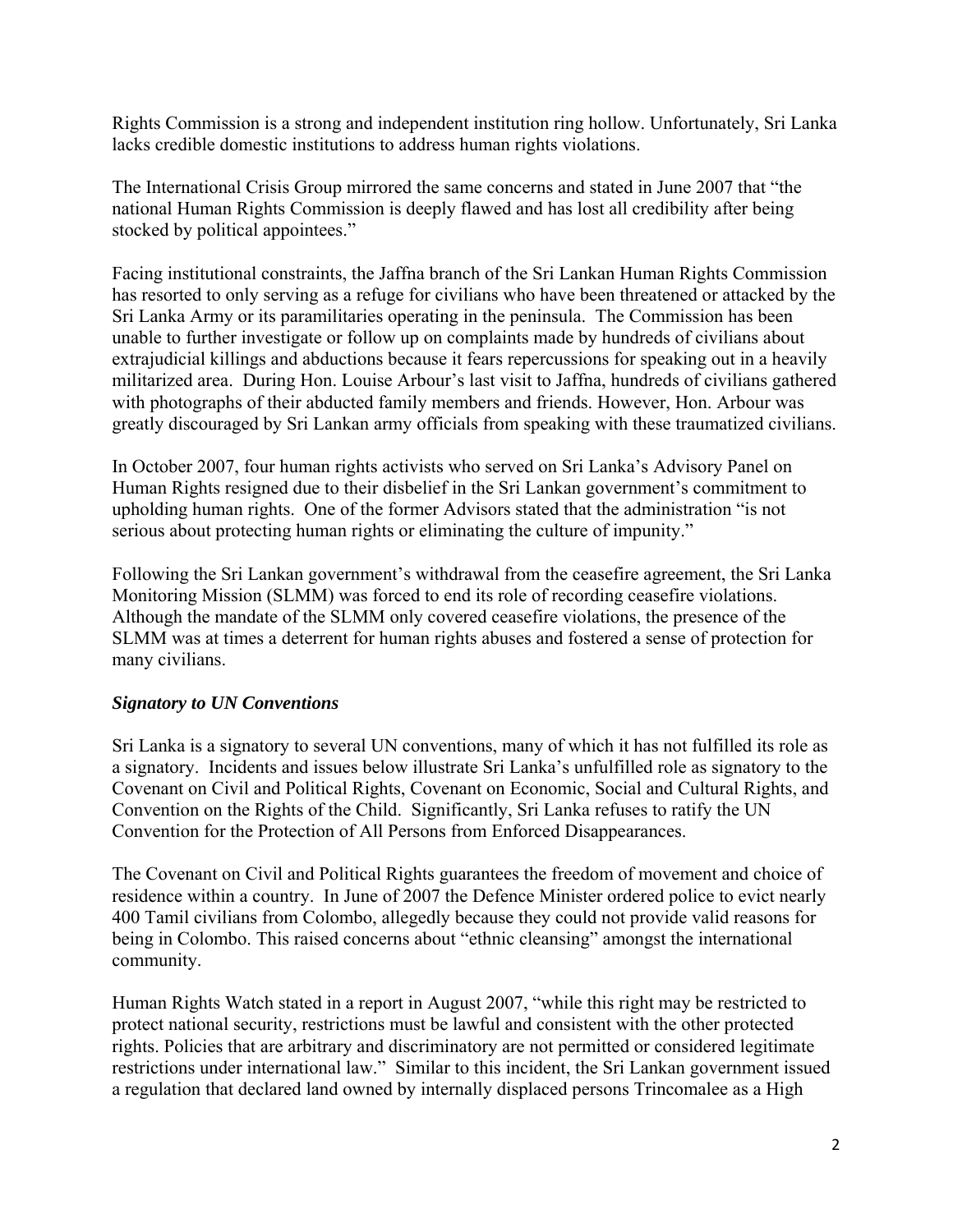Security Zone, which is one of the several examples of militarization of civilians areas. The Supreme Court dismissed a fundamental rights violation petition filed against this regulation.

In early 2007 UN Special Representative Allan Rock stated that there is credible evidence that that Sri Lankan army is in collusion with a paramilitary group in Eastern Sri Lanka to recruit and use children as soldiers. This finding is clearly an egregious violation of the Convention on the Rights of the Child.

The Covenant on Economic, Social and Cultural Rights includes right of everyone to an adequate standard of living for himself and his family, including adequate food, clothing and housing, and to the continuous improvement of living conditions. The organization Transparency International Sri Lanka recently reported nearly \$535 million US dollars missing in tsunami aid, while the majority of the tsunami-damaged areas in the Northeast have not been reconstructed.

## *Cooperation with human rights mechanisms and NGOs*

Humanitarian aid to war-torn regions of the country has been stifled, as attacks on aid workers have discouraged and greatly impeded humanitarian work. As mentioned earlier, in August 2006, 17 Action Contre le Faim workers were shot and killed execution-style, in an attack which UNICEF Representative in Sri Lanka Joanna Van Gerpen called "unprecedented, and perhaps one of the worst incidents in the history of humanitarian assistance."

This attack received the most media coverage, but attacks on Tamil aid workers have been frequent, with no subsequent punitive actions. Humanitarian aid workers have been killed in Sri Lanka working for the Red Cross, Tamils Rehabilitation Organization, Danish Demining Group, HALO Trust, Methodist Community Organization for Refugees, and Human Development Center (HUDEC).

According to the Asian Human Rights Commission (AHRC), over 50 aid workers were killed in Sri Lanka in 2006 and 2007. AHRC condemned the Sri Lankan government for not investigating these incidents, but rather acting as a passive "bystander."

Additionally, countless legislative restrictions have been imposed upon foreign passport holders attempting to travel to the Northeast regions. A special pass must be acquired from the Ministry of Defense, which involves extensive bureaucratic networking. This further serves to discourage and impede the flow of aid and foreign workers into war-torn regions. This is the suffocating climate humanitarian aid workers find themselves in today.

# *Challenges and constraints*

Since the Sri Lankan government's unilateral abrogation of the 2002 ceasefire agreement with the Liberation Tigers of Tamil Eelam (LTTE), the human rights crisis has escalated dramatically. Bombing campaigns against LTTE-controlled regions have become a daily occurrence, as every facade of normal life has been destroyed. Since the government's withdrawal from the ceasefire agreement, it is under increasing strain to provide a clear and decisive military victory over the LTTE. The government successfully manipulates the rhetoric of terrorism to garner support for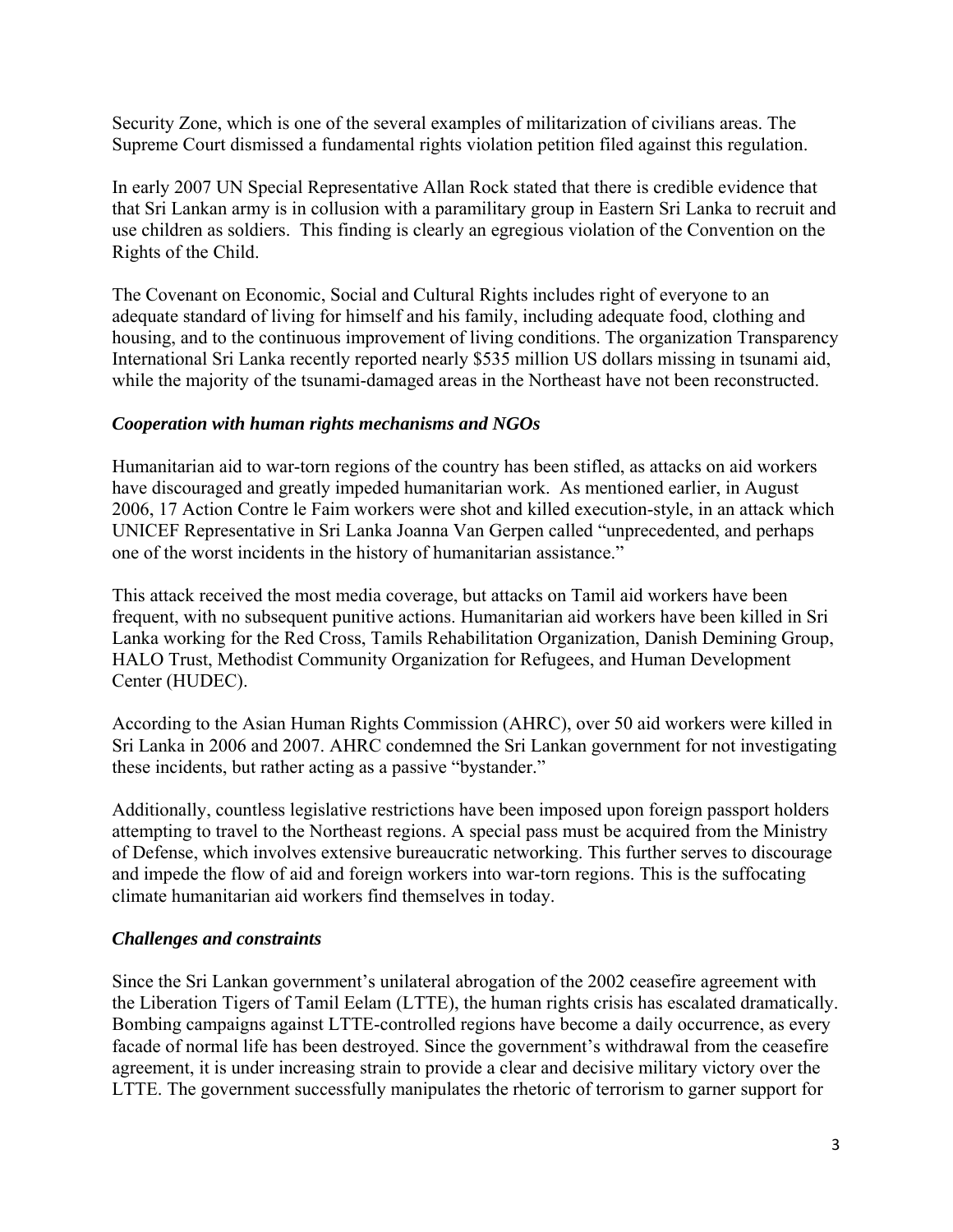its war against Tamils, carelessly ignoring crucial distinctions between Tamil civilians and LTTE combatants. This violates international norms and standards of warfare and deserves vociferous condemnation from the UN HRC.

# *National priorities as identified by international agencies*

United Nations High Commissioner for Human Rights Louise Arbour visited Sri Lanka in October 2007 and expressed alarm at "the weakness of the rule of law and the prevalence of impunity." She strongly urged the Sri Lankan government to allow a UN human rights mission into the country. The United States Department of State has similarly called for UN monitors into Sri Lanka. The International Crisis Group has also asked Sri Lanka to allow the Office of the UN High Commissioner for Human Rights (OHCHR) "to establish a human rights field operation mandated to monitor abuses by all parties, protect civilians and perform capacity building in support of domestic institutions."

This UN mission would also investigate and aid in the prosecution of human rights violations. This international force would directly counter the pervasive climate of impunity surrounding attacks against Tamil civilians, journalists, and aid workers.

## *Human rights obligations and commitments*

The Universal Declaration of Human Rights enumerates the basic rights and freedoms for all individuals around the world. Unfortunately, in the past four years, Sri Lanka has violated nearly all of these articles.

Article 2 proclaims that there should be no distinction in treatment of individuals based on the territory they live in. However, the population of the war-torn North and East have been besieged by an economic embargo and the residents in the Northern provinces are constantly raided by Air Force Kfir jets.

Article 5 prohibits torture, but Sri Lanka continues to use extrajudicial torture and intimidation, as Human Rights Watch has noted.

Article 6 states that everyone has the right to recognition before the law. However, authorities continue to enforce the draconian Emergency Regulations instated in August 2005, holding civilians without charge for up to one year. Human Rights Watch has expressed concern that it remains uncertain exactly how many individuals the government is detaining, despite requests for this information.

Article 7 provides for equal treatment without discrimination. However, last June nearly 400 Tamils were rounded up and bussed out of Colombo, without any charges or legal due process. This also violates Article 9 which prohibits forced exile, and Article 13 which sanctifies free movement.

Article 8 guarantees everyone the right to petition competent legal tribunals for redress. However, the Sri Lanka Human Rights Commission is inextricably intertwined with the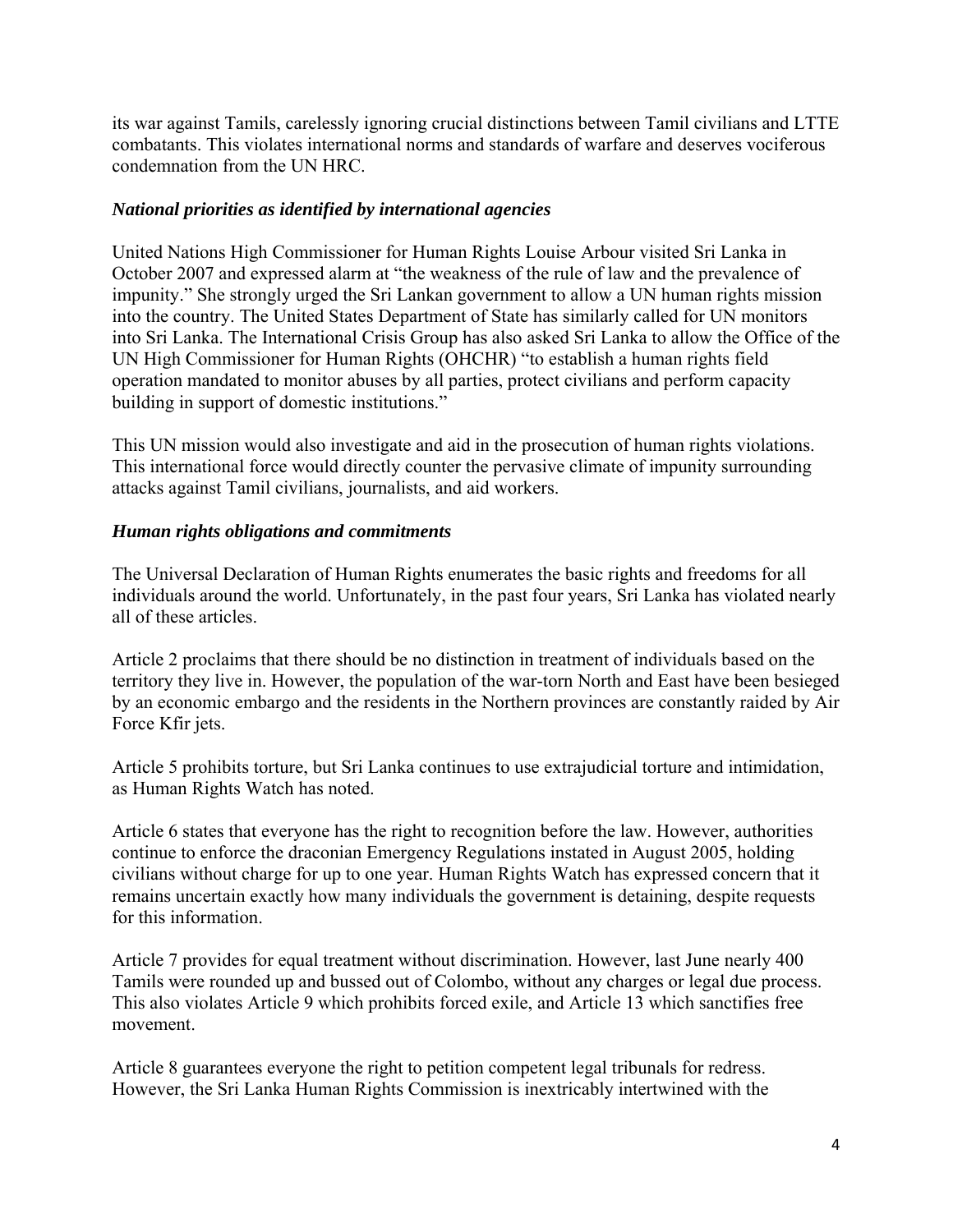government, which caused the International Coordinating Committee of National Institutions for the Promotion and Protection of Human Rights to demote its status to non-voting "observer," in December 2007.

Articles 10 and 11 are violated by the increase in "forced disappearances," largely believed to be due to government forces or government-supported paramilitaries. UN officials, the International Crisis Group, Amnesty International and Human Rights Watch have all expressed their concerns about this.

Article 15 declares that no one should be denied the right to a nationality. However, President Mahinda Rajapakse has consistently denounced the notion of a Tamil nation and Tamil selfdetermination, depriving an innocent populace of due recognition of cultural, linguistic and territorial differences. These statements by hardliner Sri Lankan politicians support the need for a UN referendum regarding the political status of the North East.

Article 17 provides the right to property. In High Security Zones throughout the North and East, Sri Lanka Armed Forces take control of civilian homes without providing any payment or recourse.

Article 18 provides for freedom of religion. There have been many attacks in recent years upon civilians taking shelter in religious forums, such as the Pesalai Church in June 2006. Hundreds of Tamils had gathered in the church for protection from an Army onslaught, but the surrounding Navy officers threw grenades and then fired rounds in the church. The Northeast Secretariat on Human Rights, an independent human rights body operating in Northeast Sri Lanka, recorded this incident and many other human rights violations (See Annex B).

Article 19 provides for freedom of opinion and expression. Tamil journalists and parliamentarians have come under frequent attack, from the death of renowned reporter Taraki Sivaram in a Colombo High Security Zone in April 2005, to the killing of parliamentarian Joseph Pararajasingam in a church in Batticaloa on Christmas 2005, to the more recent slaying of parliamentarian Thiagarajah Maheshwaran on January 1, 2008 in a Colombo High Security Zone. This also violates Article 21, which grants everyone the right to participate in government.

Articles 22-27 are completely trampled upon by the indiscriminate aerial bombings that have killed hundreds of civilians in the Northeast damaging schools, hospitals, and civilian property. The bombing with the most fatalities was in August 2006 when the Sri Lanka Air Force dropped 16 bombs on a residential camp, killing 51 school girls who were taking part in first-aid training. All facets of cultural, social and economic life are completely annihilated as all people in these regions live in constant fear (See Annex C).

# *Conclusions and recommendations*

UN officials, governmental officials, and key international rights groups such as International Crisis Group and Amnesty International have called for OHCHR offices around Sri Lanka to monitor, and thereby stem, human rights violations. Since the Sri Lankan government has unequivocally refused to allow the OHCHR to open offices in Sri Lanka, it is PEARL's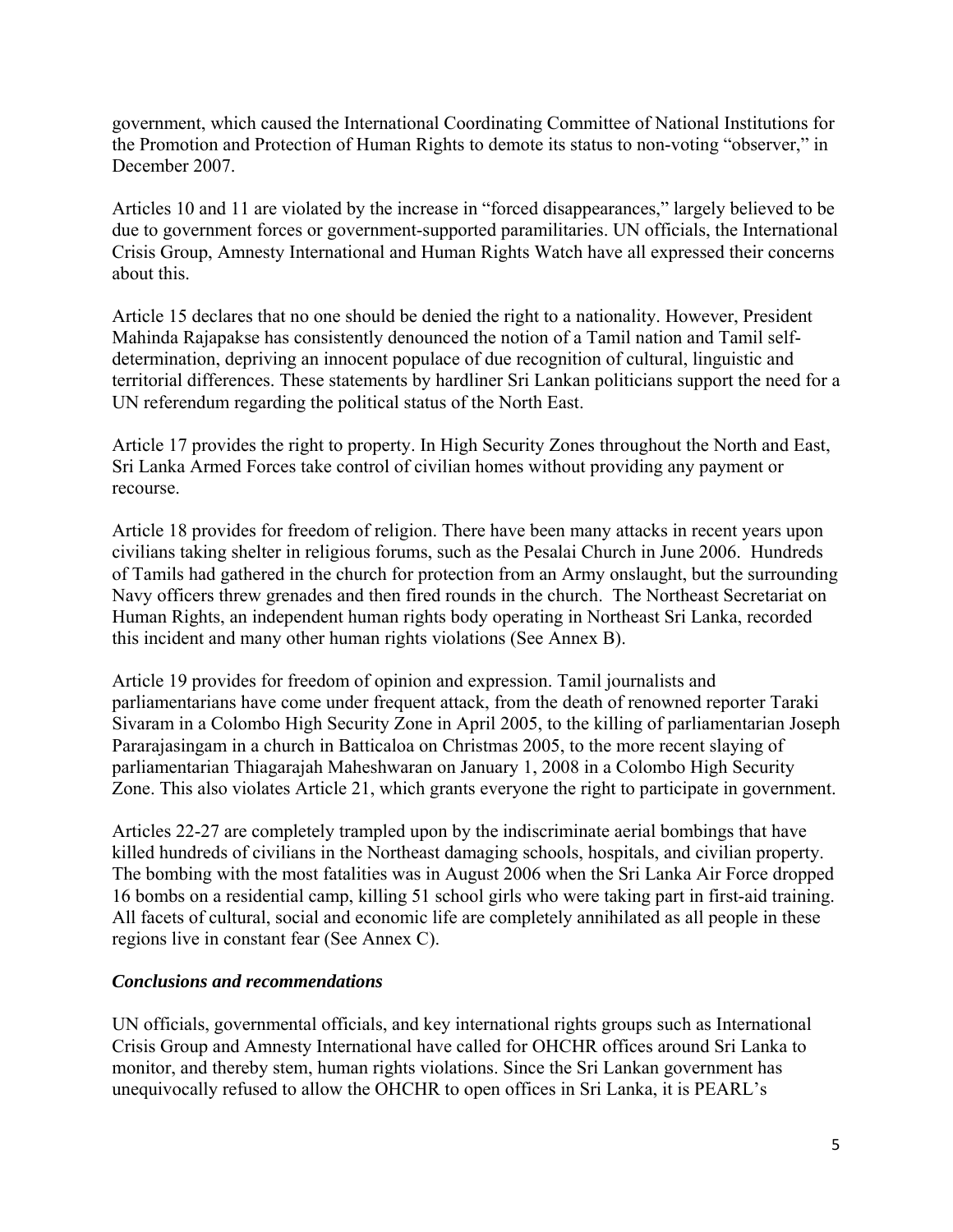recommendation that the HRC needs to more explicitly condemn the Sri Lankan government for its refusal and push for UN human rights monitors in Sri Lanka.

In the past, the Sri Lankan government has responded quickly to changes in international perception. If the Sri Lankan government believes it will lose international standing for its continued refusal to allow OHCHR monitors, it will change recourse. Thus, PEARL urges the HRC to recommend to the Security Council that sanctions be undertaken against Sri Lanka if it continues to refuse UN monitors.

However, UN monitors are a band-aid solution – they are not the cure. Sri Lanka's conflict has dragged on for decades, and the bloodshed is again rising. Dozens of legislative proposals have surfaced and submerged as Sinhala ethno-nationalism refuses to allow Tamil self-determination or regional autonomy. If this conflict continues, thousands more will die and hundreds of thousands more will be repeatedly displaced. The Human Rights Council can stem these atrocities. Since the fundamental rights of innocent civilians are continuously trampled upon by parties to the conflict, it is within the scope of the UN HRC to recommend a referendum for the North East populations. A referendum such as that was evoked in East Timor and Serbia would powerfully reflect the will of the people, and provide a lasting and just resolution to the conflict.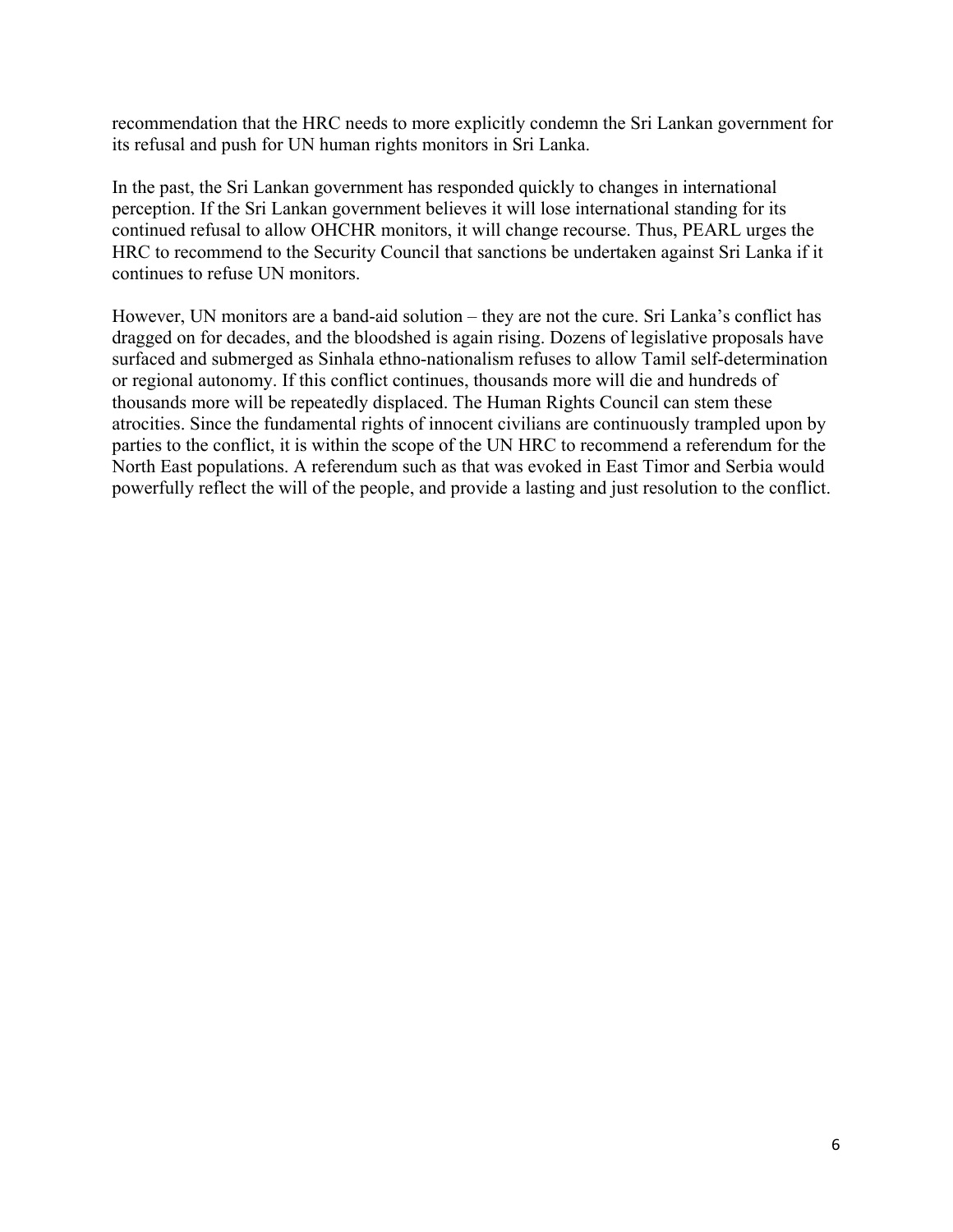# Annexure

- (A) IIGEP Public Statement: December 19, 2007
- (B) Northeast Secretariat on Human Rights Report: Pesalai Massacre
- (C) Northeast Secretariat on Human Rights Report: Civilian attacks: an open letter from NESOHR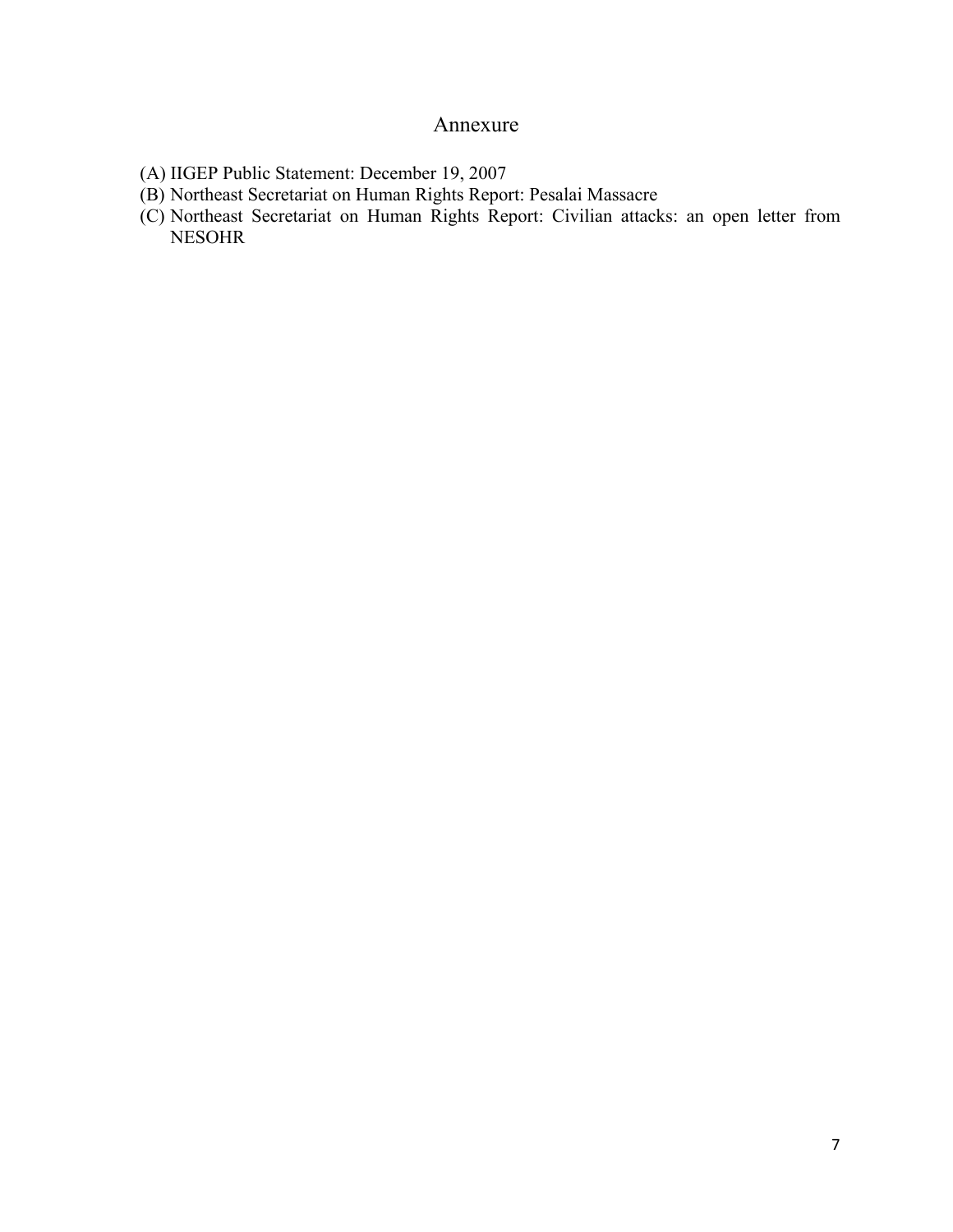Annex A

#### **International Independent Group of Eminent Persons**

FOR RELEASE ON 19 DECEMBER 2007 Colombo, 18 December 2007 REF: IIGEP-PS-004-2007 Contact: IIGEP Public Information Office Colombo Hilton Residence, Suite 705 No. 200, Union Place, Colombo 02, Sri Lanka Tel: +94 (0) 11 2300306/8/9 Email: iigep@iigep.org

PUBLIC STATEMENT

IIGEP REPORTS NO INDICATION OF IMPLEMENTATION OF ITS RECOMMENDED CORRECTIVE ACTIONS AND LAYS DOWN MINIMUM CONDITIONS FOR THE SUCCESS OF PRESIDENTIAL COMMISSION OF INQUIRY'S IMPENDING PUBLIC INQUIRIES

The International Independent Group of Eminent Persons (the IIGEP)i was mandated by HE the President of Sri Lanka to observe the investigations and inquiries carried out by the Commission of Inquiry (the Commission), in order to ascertain that its work is conducted in a transparent manner and in accordance with international norms and standards. In this context, the IIGEP convened its quarterly plenary session in Colombo in November 2007, during which the IIGEP held meetings with HE the President as well as the members of the Commission of Inquiry to convey its latest observations on ongoing in-camera investigations and discuss matters arising with regard to the Commission's move to public inquiries. The following observations by the IIGEP cover the period up to and including the 30th November 2007.

Update on investigations Since the Commission commenced in-camera investigation sessions in May 2007, the IIGEP or their representatives have attended 76 sessions (up to 12 November 2007) of the two cases under investigation, namely the killing of the 17 Action Contre La Faim aid workers in Muttur in early August 2006 and the killing of 5 youths in Trincomalee on 02 January 2006.

In addition to the IIGEP's observations in previous statements, the IIGEP further notes shortcomings in the following areas pertaining to the conduct of investigations by the Commission: the failure of the Commission to effectively probe the failings of the original police investigations into the cases under consideration as well as the difficulties encountered by the Commission in securing cooperation and disclosure of information from state officials and other persons.

Established by Presidential Warrant, the Commission is required to investigate and inquire into the propriety and efficacy of the investigations already conducted by the Police into the incidents contained in the mandate, including the "possible reasons that may have influenced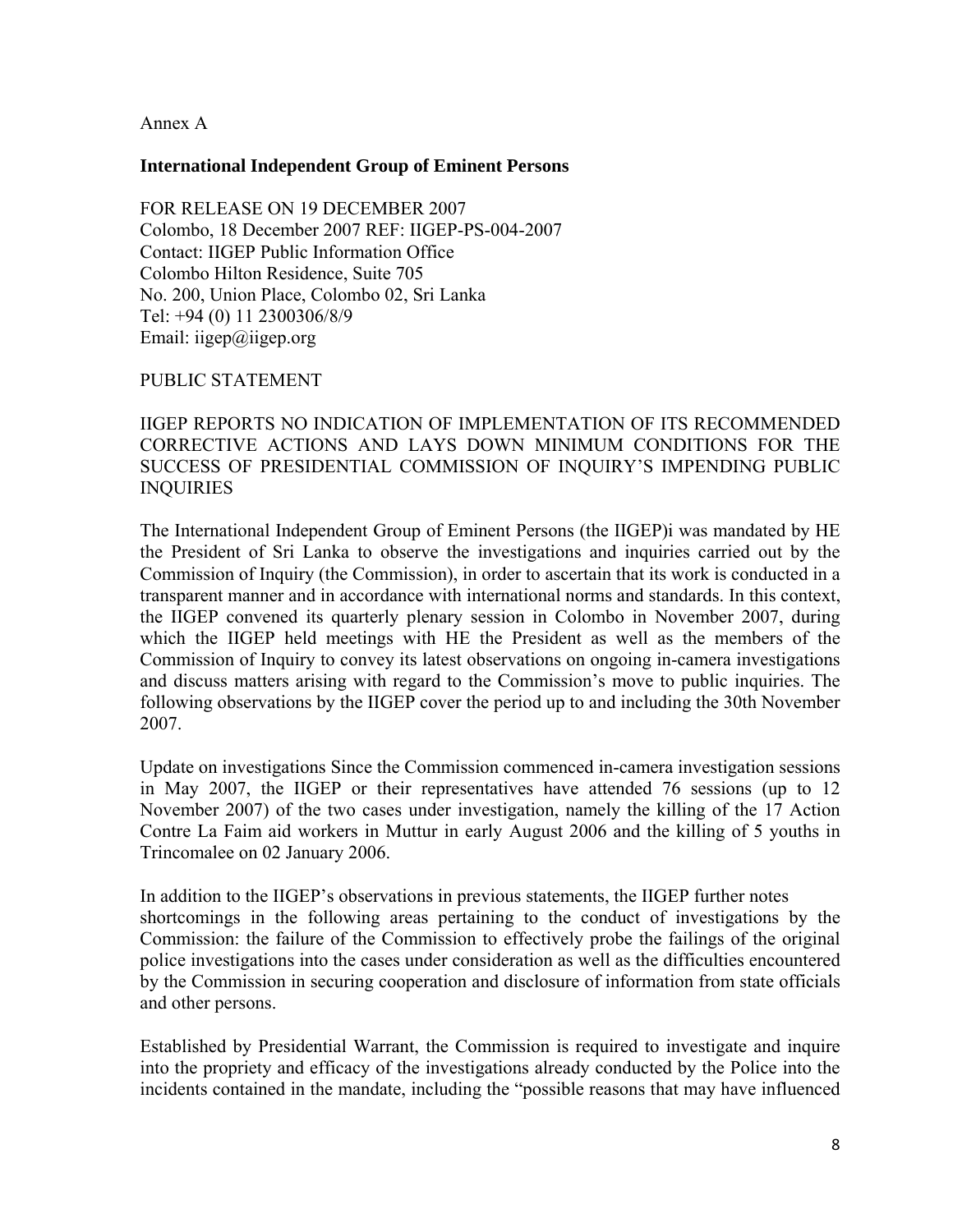or been relevant to the conduct of investigations", and comment on such investigations. As a fact-finding body, a critical aspect of the Commission's work is to identify why the original police investigations failed to identify and prosecute the perpetrators of these serious crimes. The Commission has so far not succeeded in discharging this most crucial element of its mission.

On 13 November 2007, the Commission received confirmation of the extension of the Warrant by one year to 2 November 2008. The letter from the Presidential Office was copied to the IIGEP and subsequently published on the Government's official websites.

The Presidential letter included a "clarification" from the Presidential Office that serves to relieve the Commission from the requirement "in any way to consider, scrutinize, monitor, investigate or inquire into the conduct of the Attorney General or any of his officers with regards to or in relation to any investigation already conducted into the relevant incidents", while allowing the Commission to "continue to obtain the assistance of officers of the Attorney General's Department ". The members of the IIGEP have been given assurances by HE the President and the Chairman of the Commission that the directive contained in this letter does not have the effect of preventing the Commission from examining the Attorney General or his officers on any relevant question arising in the investigations and inquiries. The IIGEP, however, questions the need for this specific "clarification" and is of the opinion that this statement at the very least constitutes an interference in the independence of the Commission. It may, in fact, explain why the Commission has so far shown no intention to question the officers of the Attorney General's Department on their involvement in the prior relevant investigations, despite evidence of such involvement. In the circumstances, this communication from the President's Office erodes the independence and neutrality of the Commission, and could impede the search for the truth.

Additionally, the work of the Commission is hampered by the difficulties it has encountered in summoning state officials to give evidence and disclose relevant information. In fact, state officials have refused to render the required answers to relevant questions by invoking "national security" issues. The Commission has thus far not used the powers invested in it by the Commission of Inquiry Act of 1948 and the Presidential Warrant to bring contempt proceedings against witnesses who refuse to provide vital information to the Commission.

Victim and witness assistance and protection The Commission is still functioning with an ineffective witness protection scheme which is undermined by the absence of a national victim and witness assistance and protection program and legislation. Although the Commission has created its own scheme, and has in place a Victim and Witness Assistance and Protection (VWAP) Unit, the IIGEP notes the lack of adequate training for the VWAP staff. While the IIGEP welcomes the recent visit to Australia by several senior members of the VWAP Unit to observe international practices, the members of the Unit have yet to receive appropriate training. In addition, the Commission is seriously constrained by inadequate financial and operational support from the Government. These factors have prevented the Unit from becoming operational.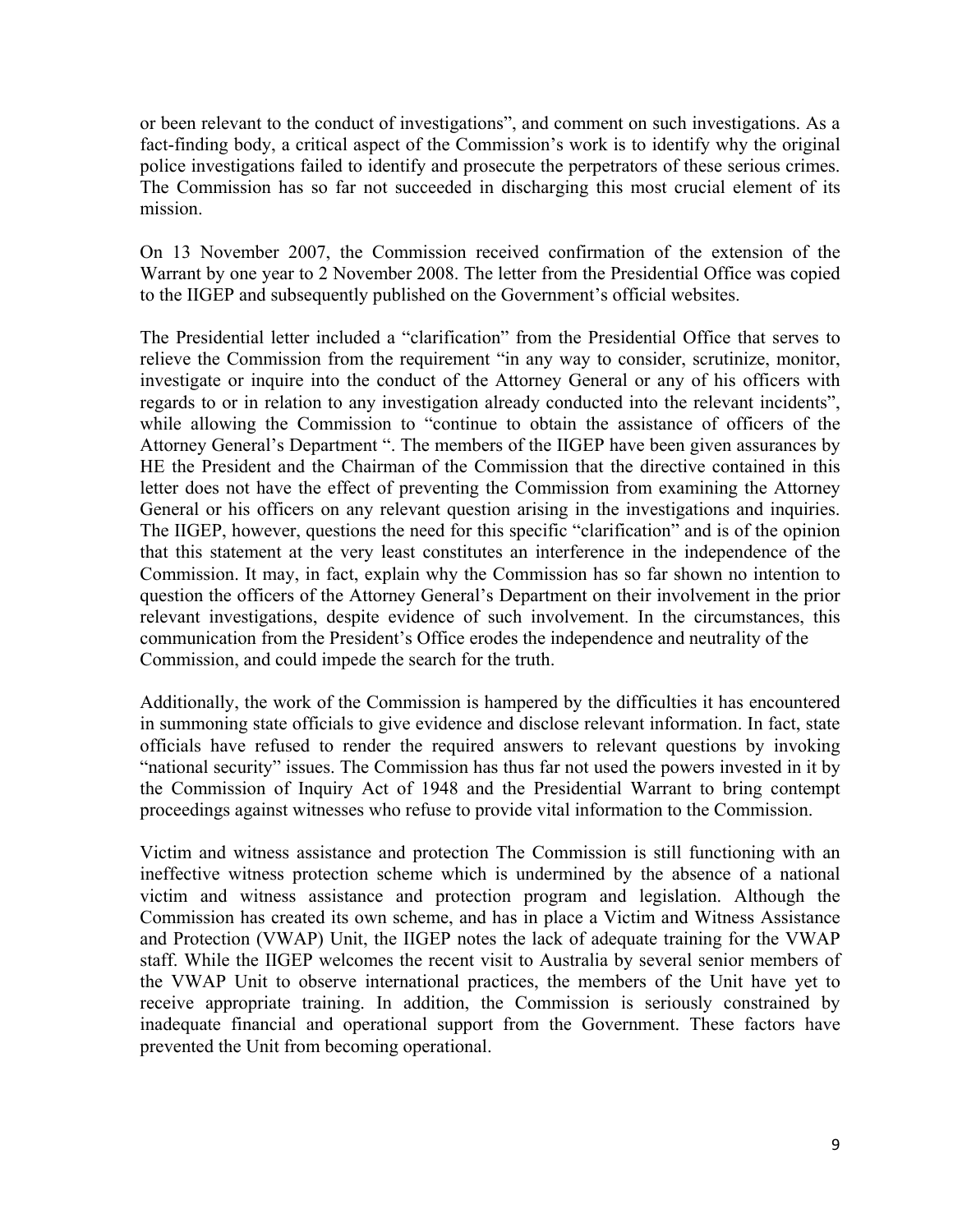A draft national witness assistance and protection Bill is currently proceeding through the official constitutional approval process. The IIGEP is not privy to the contents of the draft Bill, and is therefore not in a position to verify whether the IIGEP's earlier suggestions relating to international norms and standards have been integrated into the draft Bill.

Public inquiries The Commission has recently announced that it will soon begin public inquiries into the killing of the 17 Action Contre La Faim aid workers and the killing of 5 youths in Trincomalee.

Given this development, the IIGEP has sought information from the Commission on its preparedness to move to public inquiries. In particular, the IIGEP requested the Commission's workplan for the public inquiry phase; its procedures for conducting the public inquiries; its policy and procedures for non-compliance with the Commission's summons; its procedures for the calling and sequencing of witnesses; its capacity to analyse information and material from the investigation stage; its policy to exclude all or part of the public from inquiries; its witness risk assessment criteria; its procedures to safeguard confidential information; its planned measures to publicly announce and report on inquiries; its measures to ensure the rights of families of victims to be informed and have access to hearings; and its procedures for assessing compensation for victims.

In particular, the IIGEP has sought assurances that vulnerable, at-risk witnesses will not be called before public inquiries, until effective witness protection measures are in place. The Commission has, however, postponed public inquiries pending an amendment to the Commissions of Inquiry Act by Parliament that would enable the members of the Commission to conduct public inquiry sessions in smaller groups and thus speed up the process. The IIGEP, however, is of the opinion that the Commission should not delay the commencement of inquiries on this basis. The IIGEP notes that the present Act does not have a quorum rule.

# Conclusion

The above issues reinforce the IIGEP's prior assessment that the Commission of Inquiry's process falls short of international norms and standards. The Commission's work also lacks transparency. For instance, all sessions conducted by the Commission have been held to the exclusion of the public, the victims and their families and, on occasions, the IIGEP. In addition, there continues to be a lack of full and timely disclosure of information to the IIGEP. The IIGEP reiterates its concerns regarding the Commission's lack of independence, ineffective witness protection measures and shortcomings in the investigations.

At its November meeting, the IIGEP concluded that the persistent disregard for its observations and recommendations by the Government of Sri Lanka and the Commission of Inquiry tends to render the IIGEP's continued role irrelevant. With the Commission's mandate extension and the imminent start of public inquiries, the IIGEP urges the Commission and the Government to take immediate steps for implementing corrective action.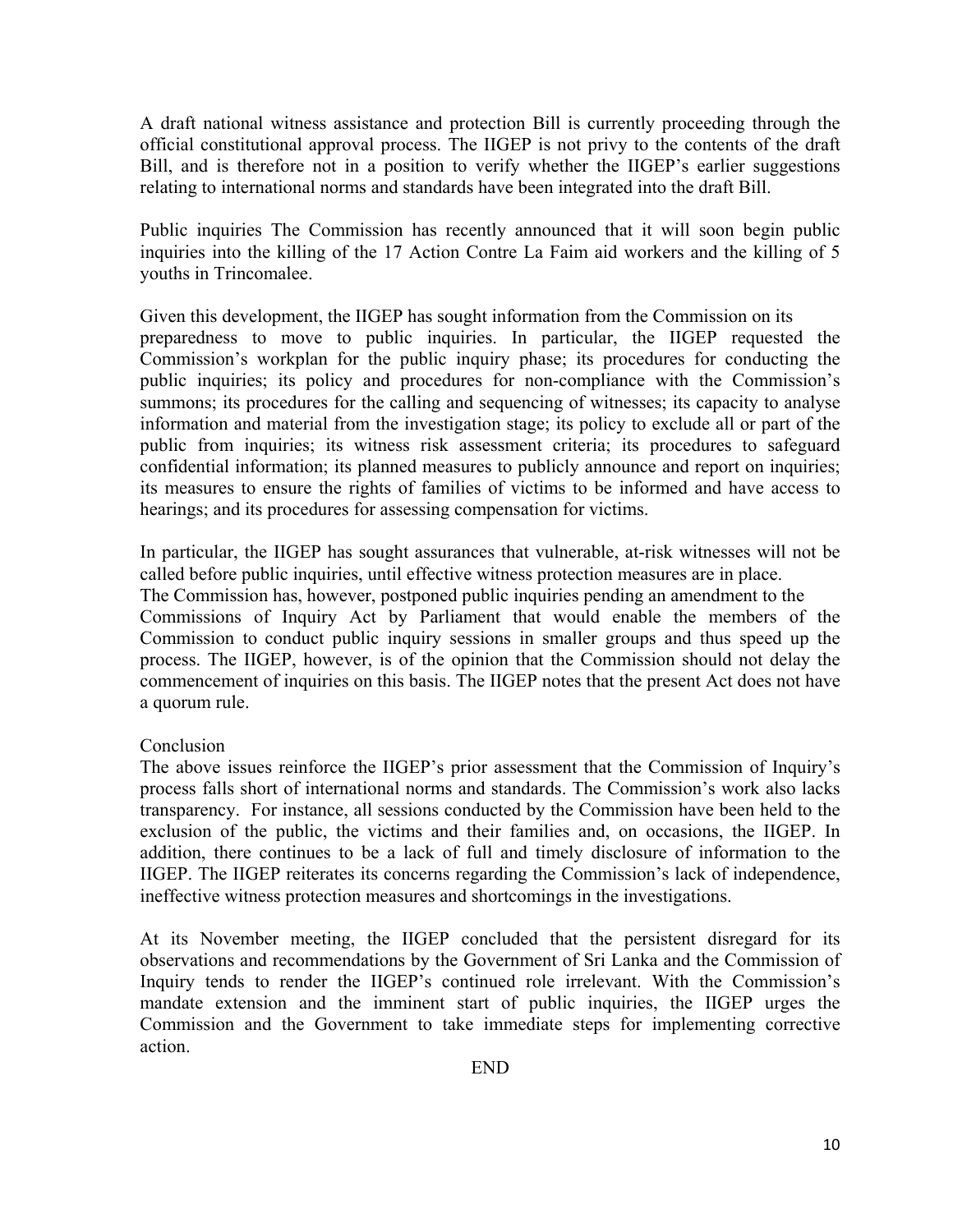#### Annex B

NORTH EAST SECRETARIAT ON HUMAN RIGHTS NESOHR KARADIPPOKU JUNCTION **KILINOCHCHI** 021 2285986 e-mail : nesohr@hotmail.com www.nesohr.org

#### **NESOHR Case Report issued on 14th January 2006 Destruction of life, property and community in Pesalai**, on December 23rd 2005

#### 1. Claymore attack

On Friday December 23rd, at 1.30 pm, the second vehicle of the three vehicles carrying Sri Lankan Navy sailors back to their base in Talaimannar was hit by a claymore mine. The attack occurred in Pesalai when the bus was passing through the "Hundred House Scheme". The Sri Lankan Navy camp in Talaimannar is located about two kilometres from this housing scheme. Thirteen soldiers died in the attack and many more were wounded.

## 2. Retaliation

Uninjured soldiers in the other two vehicles immediately started spraying bullets towards the housing scheme. Panicky occupants of the houses in the "Hundred Housing Scheme" started to flee in all directions. Following account is based on the statement given to us by a family member of one of the victims and the descriptions of the attack given by several other residents who faced the Sri Lankan Navy revenge attack.

#### 3. The Statement:

# *The fleeing*

As people started to run, Suganthy picked up her younger child aged 3, and her husband, Fernando, picked up their older child aged 5. Fernando told Suganthy, "Let us run and if we die, let us die together". They began to run. Suganthy's house was on the road side between the location of where the Navy vehicle got hit by the claymore and the Navy vehicle that was traveling a few metres ahead. Suganthy is an asthma patient and she found it difficult to run carrying the toddler. At this time Suganthy saw that the couple next door was still in their home, standing at their door steps. This couple next door was not about to run like everyone else. Suganthy told Fernando, "I will wait with them, you run further". She tore her hand off from Fernando's and ran into the house of Anthoniamma and Emanuel Cruz. That was the last time Fernando saw his wife and child.

The Cruz couple, whose house at which Suanthy took refuge, have four children, eldest of them is 14 years old. These children had gone to another house to watch television with their friends. The parents, worried about what could happen to their children did not want to run away, and they stayed in their home.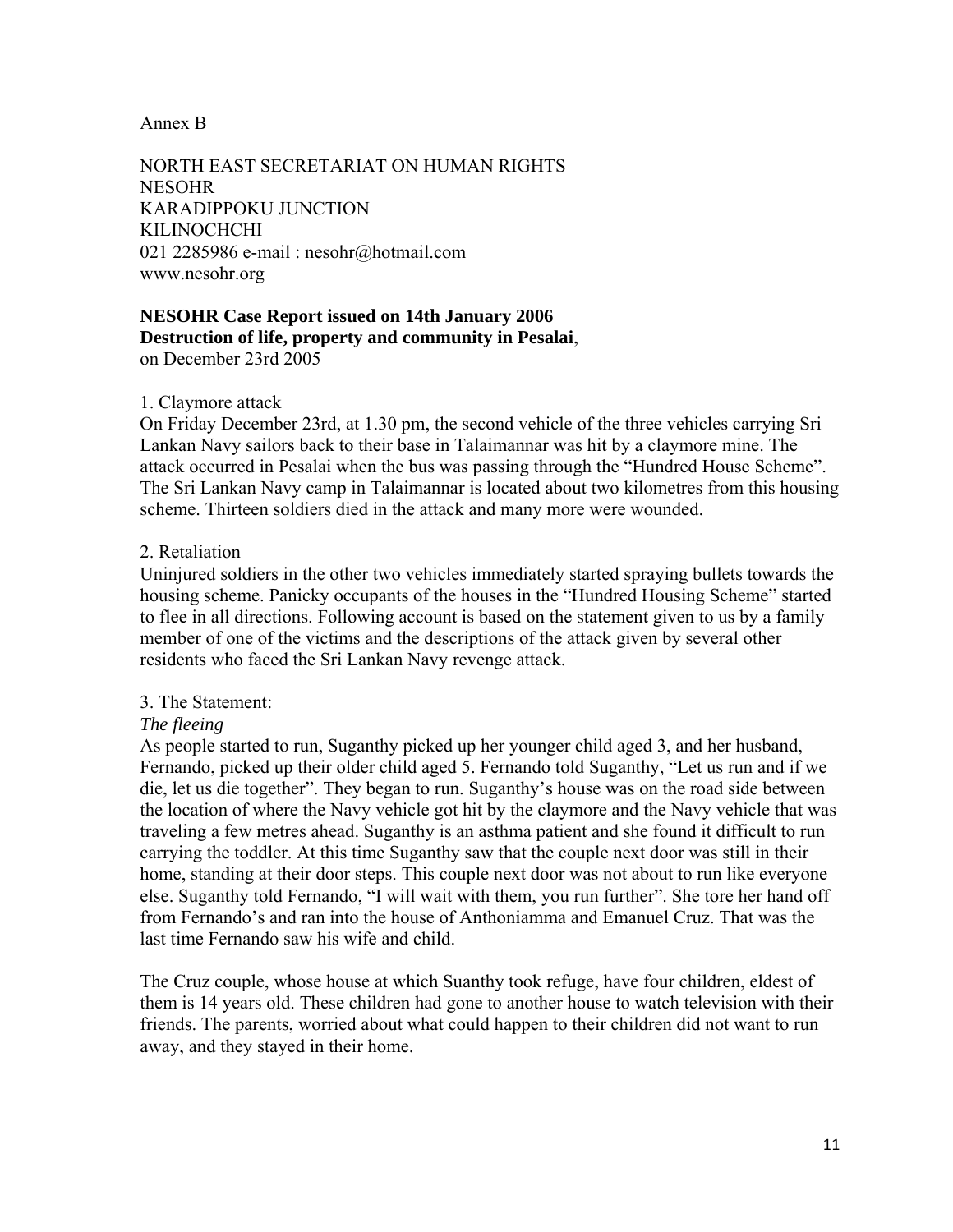Fernando ran on and stopped about five houses further down and stayed there. After that, no one knows what exactly happened to Suganthy, her baby and the Cruz couple.

#### *The beating and the sexual assault*

One woman resident states, "The fleeing people were stopped by the Sri Lankan Navy and the women were forced to sit on the hot sand with their face to the sand. The Navy soldiers then asked the young women crude sexually motivated questions. They also dropped their trousers in front of the women. It was so unbearable". The men were taken to another side and they were all beaten. There were all together about 42 men who were beaten. Both men and women were then forced to sit there for several hours.

Navy men came to the house where Fernando (Suganthy's husband) had taken refuge with their older five year old boy. The Navy men picked up the five year old boy by his collar and was about to beat him. Fernando instinctively put his arm to take the blow. The Navy men had then turned to the father and said, "Are you so brave and strong that you can stop us?" They then severely attacked the father. Fernando sustained severe injuries on his arms, legs, and hips as a result of the attack. He was unable to walk.

## *Refuge in the church and the missing people*

Around 6.00 pm the priest from the village church arrived and rescued all of the residents sitting on the sand and took them to the church. The Navy did not release nine men.

When the villagers arrived at the church they realized that several people were missing. Everyone thought the missing people would have run further and took refuge in the adjacent villages. The church priest searched for the missing people in the other villages, found some of them and brought them back to the church. Suganthy, her baby and the Cruz couple were still missing.

Suganthy's relatives looked among the injured civilians admitted to the hospital for the missing four people. There they saw a pregnant mother who was hit in the stomach with a gun by the Navy men.

#### *The nine men*

On the second day, Saturday December 24th, the Bishop of Mannar (Bishop Rayappu Joseph), talked to the Navy and got the nine detained men released. It was around 12.00pm on Saturday when they were released. Residents said those nine men, when they returned, did not look like they were humans, they were attacked so severely, their skulls were broken, their hands and legs were broken. The state in which they came back was beyond belief.

#### *Search for the four people*

On Saturday, no one was allowed to go back into the village. The Navy however, allowed the Assistant Government Agent (AGA) for the district to go through the village but she was not allowed to go inside any houses. The Navy stopped them from stepping off of the road. The Navy only allowed the AGA to go down the road to the adjacent villages to look for the missing people. The AGA looked through the other villages and came back and said the four missing people were not to be found.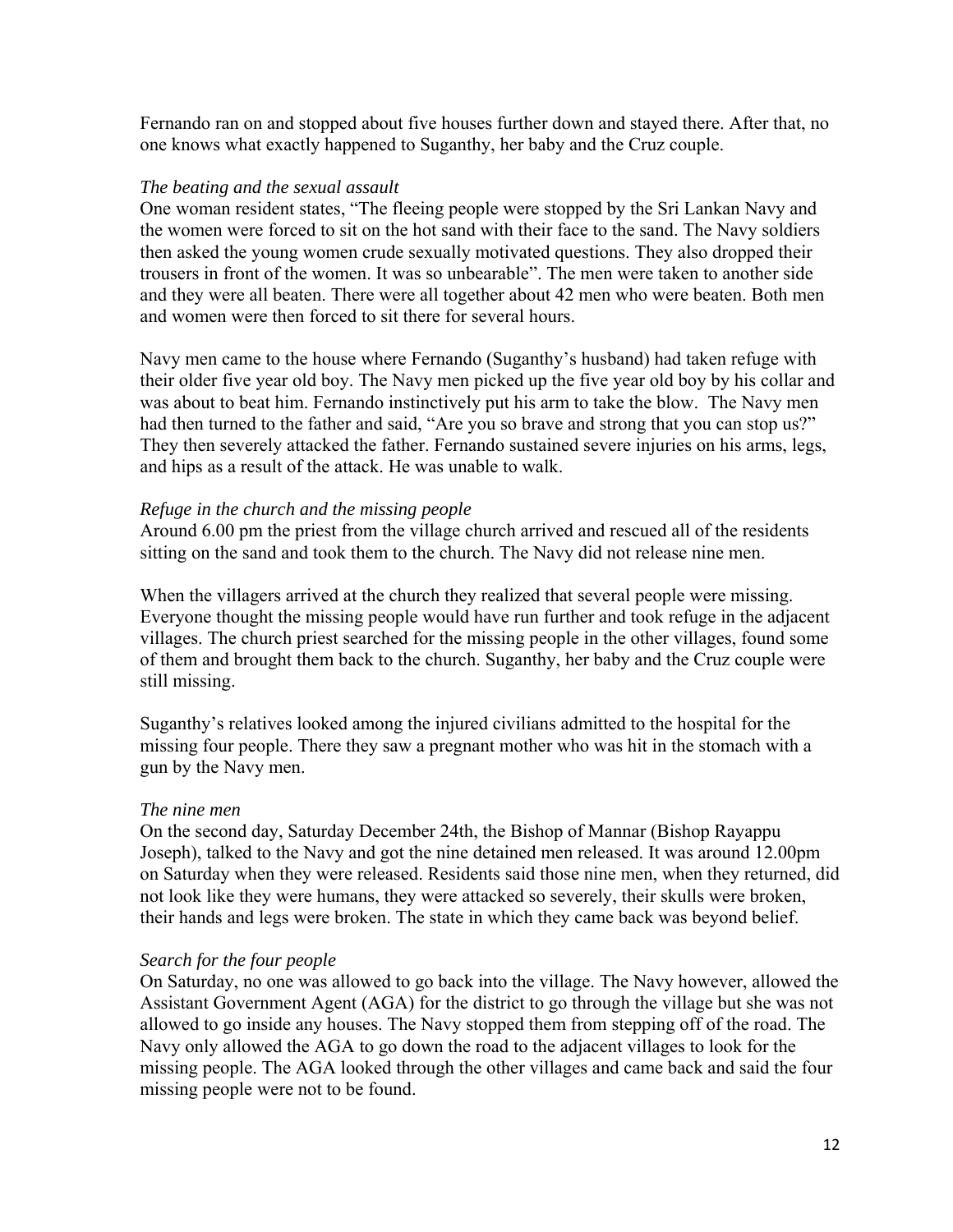The residents encouraged the AGA to ask for permission from the Navy to go inside houses to look for the missing people. The AGA took three more of her officials and went to look in the houses. Those who came described what they saw as follows, "It's hard to describe what we've seen, it's really cruel. There is a lot of blood that has run from inside a house, outside, and down the front steps of the house. The verandah is covered in blood. Because there was so much blood, we couldn't step into the house. The blood on the steps is still there. We found the hands of a small child just outside the house and a chunk of flesh inside the house among the ashes".

#### *Among the burnt remains*

Everyone by now realized that the four people are no more. The Navy did not allow anyone into the houses for sometime and they must have cleared out the place during that time. They have just missed to remove the child's hand and the chunk of flesh that the AGA and her three officials saw on Saturday.

The third day, Sunday December 25th, which was Christmas day, the Sri Lankan Navy pulled back, and allowed the people to go to their homes. Fernando was the first one to be there with his younger brother. The others soon joined him. The ashes in the house were still there. The hand and the chunk of flesh had been removed. They could see that some attempt had been made to wash up the blood. They searched among the ashes.

Fernando immediately recognized the green skirt that his wife was wearing. It was half burnt. In one area there was dried blood in a puddle, which the Bishop took pictures of. Only the bishop was allowed to take a camera. They found Suganthy's national ID (Identity Card), her army ID, and her bank account book as she must have run with her purse and these things were in her purse. Her homeowner's identity card was also there. They submitted all of these things to the police. The National ID of Emanuel Cruz was also there.

#### *Theft and burning*

The people were also saying that there had been some theft. The Navy actually stole jewels from the women and there was 25,000 Rupees missing from one home. About seven houses had been burnt badly. Furniture and mattresses were heaped in these houses and were set alight. They completely burnt one of the large shops in the village.

#### *Monday*

By Monday, December 26th, the entire village had collected the remains of their belongings and left the village. Fernando was also admitted to the hospital on Monday. On Tuesday, the family members of Fernando took some offerings to the house, as part of the funeral ritual. They placed the food at the steps and within two minutes of doing this, the Navy men were there. The family members felt threatened. People were absolutely scared at the time of the incident. On the second or third day after the incident the Navy was still carrying out its search operations and the entire village was in a state of fear.

#### 4. The Inquiry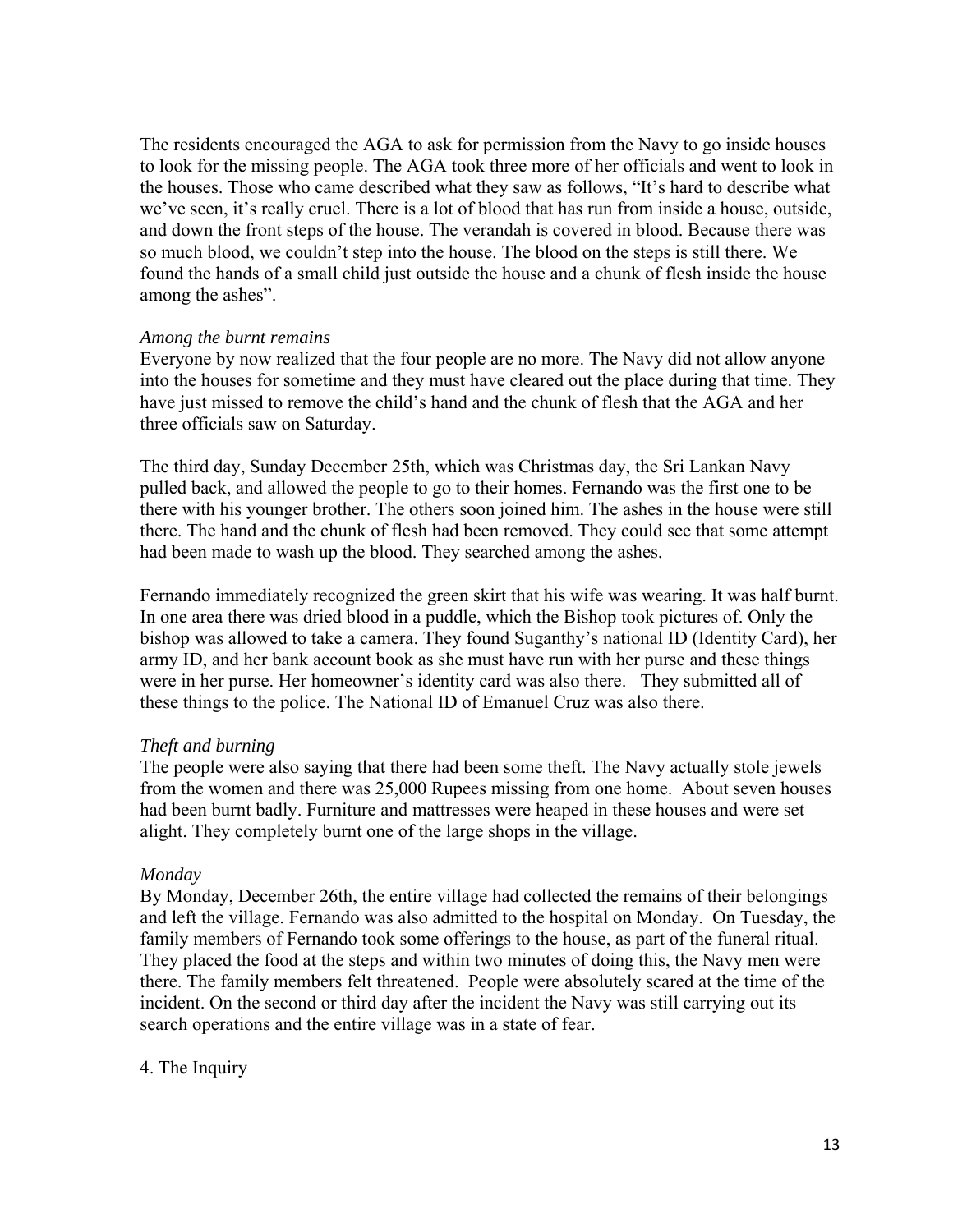On Sunday, December 25th, two officials from the Sri Lanka Monitoring Mission (SLMM), the Bishop of Mannar Rev. Rayappu Joseph, and Rev. Fr. Wincent Parick, the parish priest from the church where resident took refuge, visited the house where the burnt human remains were found. Mannar Police were given the job of conducting investigations.

It is revealing to note that none of the people who faced the Sri Lankan Navy attack on December 23rd expect anything to come out of the police investigations.

Dr N Malathy (NESOHR Secretary)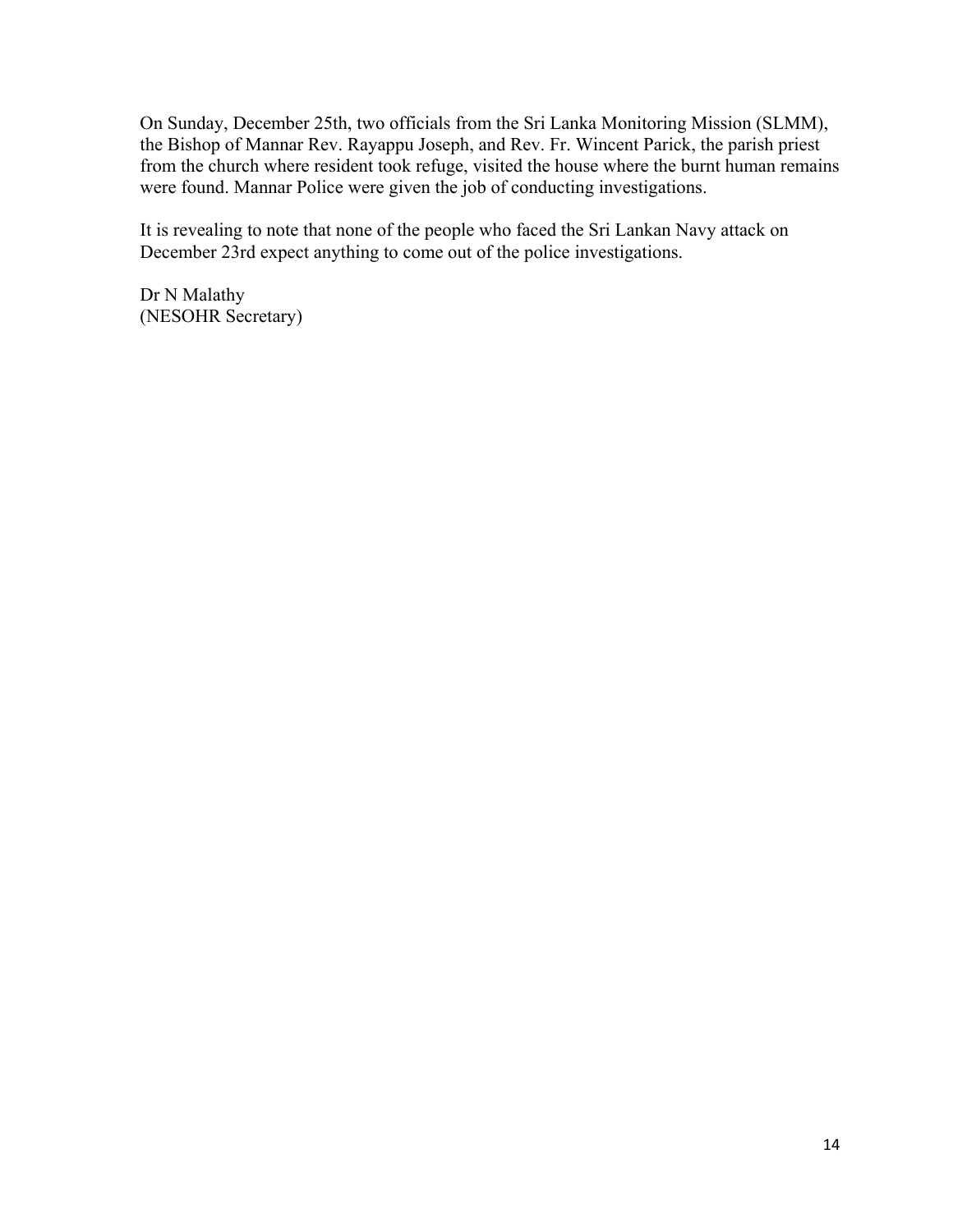Annex C

## **NORTH EAST SECRETARIAT ON HUMAN RIGHTS NESOHR**  KARADIPPOKU JUNCTION **KILINOCHCHI** 021 2285986 e-mail : nesohr@hotmail.com www.nesohr.org

# 10th January 2006-01-05 **An Open Letter from NESOHR To all people with Humanitarian/Human Rights concerns about Northeast of Sri Lanka:**

Over the last six to seven weeks atrocities by the Sri Lankan armed forces and paramilitaries against civilians in Northeast have escalated to alarming levels. Due to staff shortage and reasons of security of the NESOHR field officers, we have not been able to visit the affected families and obtain their complaints directly from them. Our field staff in Jaffna, however, has visited the family of a woman who was raped and killed on 16 December 2005. We have issued a report on this. As you may already know, our senior founding member Mr Joseph Pararajasingam was murdered in Batticaloa on 25 December 2005 by paramilitaries inside a church. Witnesses have said that large number of Sri Lankan military was stationed outside of the church until the shooting occurred.

There are other violations, which include attacks on peaceful protest on the university community in Jaffna during the month of December 2005, the burning of four members of a family in Pesalai in Mannar on 23 December 2005, and the shooting and killing of five high school students in Trincomalee on 2 January 2006, that we have confirmed through our field staff.

We have collated some of the human rights violations as reported in the local media. According to this statistics Sri Lankan armed forces so far have been responsible for at least 45 deaths and more than 100 disappearances and innumerable shooting/beating and injuring of civilians who were going about their daily lives. A table of what we have collated is included below.

It is alarming that this is happening in the presence of the Sri Lanka Monitoring Mission and other international NGO staff. It is also disheartening and tragic that the international community has not realized that the Sri Lankan armed forces must be withdrawn from the residential areas in Northeast in order to secure lasting human rights for the people of Northeast.

We appeal to you to take all possible actions to bring an end to the atrocities of the Sri Lankan armed forces in Northeast.

Sincerely, Dr N Malathy (NESOHR Secretary)